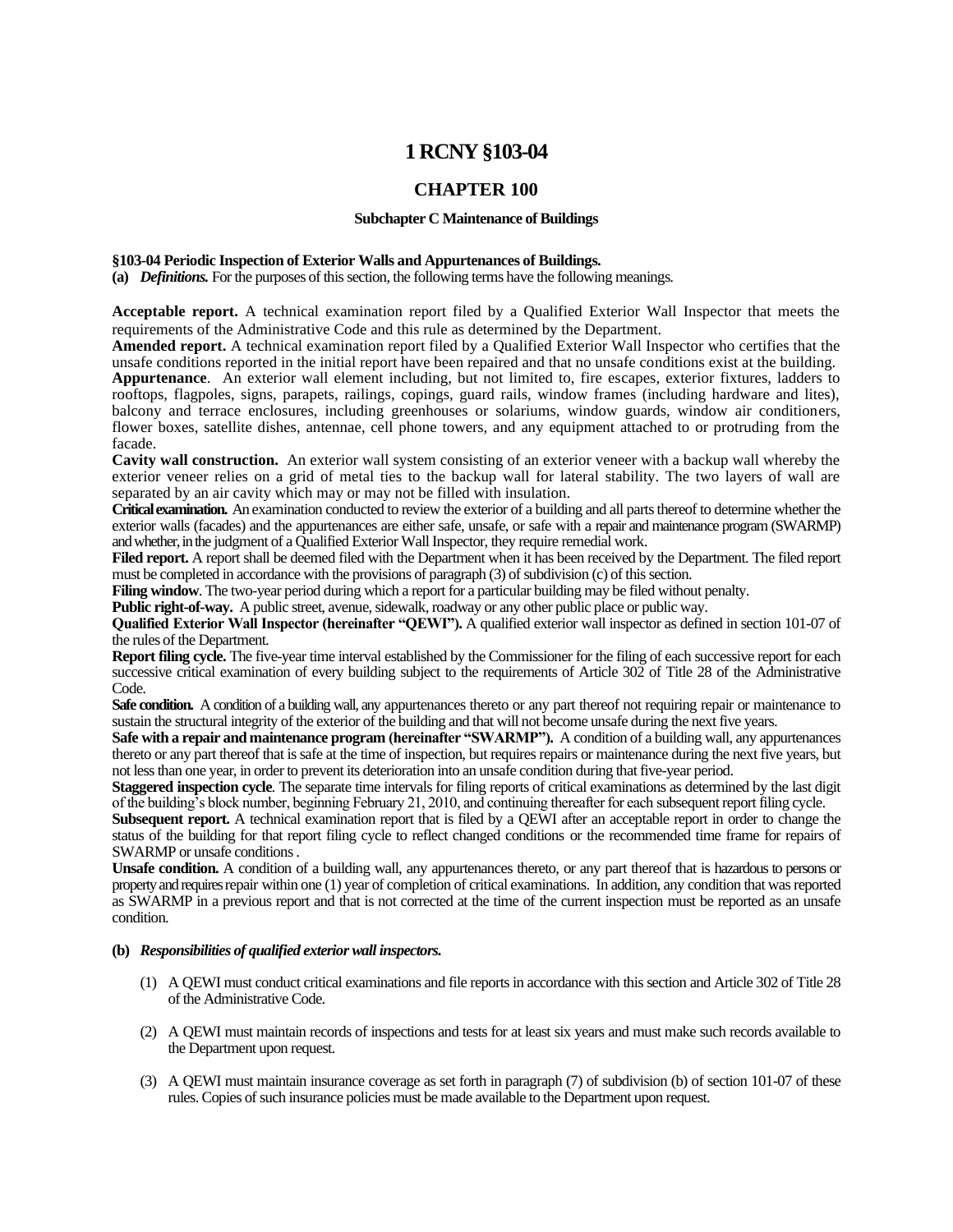## **(c)** *Critical examinations***.**

- (1) *Periodic inspection requirements.* In order to maintain a building's exterior walls and appurtenances in a safe condition, and in accordance with Article 302 of Title 28 of the Administrative Code, a critical examination of all parts of all exterior walls and any appurtenances of all existing buildings greater than six stories in height or buildings hereafter erected that are greater than six stories in height, except for those parts of any exterior wall that are less than twelve inches (305 millimeters) from the exterior wall of an adjacent building, must be conducted at periodic intervals.
- (2) *Inspection procedures.*
	- (i) Before any exterior wall for any building is critically examined, the QEWI retained by or on behalf of the owner of the building must carefully review the most recent report and any available previous reports. The Department will maintain a file of such reports submitted in conformance with Article 302 of Title 28 of the New York City Administrative Code, and furnish copies upon payment of fees set forth in the rules of the Department.
	- (ii) Examination of a building's exterior walls and appurtenances thereof pursuant to section 28-302.2 of the Administrative Code must be performed by or under the direct supervision of a QEWI retained by the owner of the building or his or her representative.
	- (iii) The QEWI must design an inspection program for the specific building to be inspected, which must include, but not be limited to, the methods to be employed in the examination. The inspection program shall be based on the considerations of the type of construction of the building's envelope, age of the material components, the façade's specific exposure to environmental conditions and the presence of specific details and appurtenances. Consideration shall be given to the façade's history of maintenance and repairs as described in previous reports and submittals to the Department. Architects, engineers, individuals with a bachelor's degree in architecture or engineering and three (3) years of relevant FISP inspection experience, or individuals with five (5) years of relevant FISP inspection experienceworking underthe QEWI's direct supervision, may be delegated to perform selected inspection tasks.
	- (iv) The methods used to examine the building must permit a complete inspection of same. Except as herein required, the use of a scaffold or other observation platform is preferred, but the QEWI may use other methods of inspection as he/she deems appropriate. Physical examinations from scaffolding or other observation platform ("close-up inspections") must be performed at intervals of not more than 60'-0", with the minimum number of physical examinations per total length of facade elevation noted in the table below. If the building does not front a public right-of-way, physical examinations are to be performed at a representative sample of the façade elevations with a minimum of one examination per building. All physical examinations shall occur along a path from grade to top of an exterior wall fronting each public right-of-way, using at least one scaffold drop or other observation platform configuration, including all exterior wall setbacks. The QEWI shall determine the most deleterious locations and perform physical examinations at those locations. The use of drones, high resolution photography, nondestructive testing, or other similar methods does not eliminate the requirements for close-up inspections.

| Length of Facade                                     | Minimum $#$ of |  |
|------------------------------------------------------|----------------|--|
| <b>Elevation Fronting</b>                            | Physical       |  |
| Public Right of Way (L)                              | Examinations   |  |
|                                                      |                |  |
| $L < 60^{\circ} - 0$ <sup>*</sup>                    |                |  |
| $60^{\circ}$ -0" $\leq$ L $\leq$ 120'-0"             | 2              |  |
| $120^{\circ}$ -0" $\leq$ L $\leq$ 180'-0"            | 3              |  |
| $180^{\circ}$ -0" $\leq$ L $\leq$ 240'-0"            | 4              |  |
| $240^{\circ}$ -0" $\leq$ L $\leq$ 300 $^{\circ}$ -0" | 5              |  |
| $300^{\circ}$ -0" $\leq$ L $\leq$ 360 $^{\circ}$ -0" | 6              |  |
| For every additional 60'-0" of length of facade,     |                |  |
| one additional close-up inspection is required.      |                |  |
|                                                      |                |  |

(v) The known history of the building, the nature of the materials used and the conditions observed will dictate the extent of the critical examination. The QEWI must apply a professional standard of care to assess the building's condition and the individual building systems that comprise the facades, including splitting or fracturing of terra cotta on buildings, cracking of masonry and brick work in brick faced buildings, mortar and other joint materials, loosening or corrosion of metal anchors and supports, water entry or flow within cavities, mineral build-up, coping materials, movement of lintel/shelf angles, and must ascertain the cause of these and such other conditions detected. The QEWI must order any special or additional inspections and/or tests, including sounding procedures, that may be required to support investigations and to determine the causes of any defects. Starting with the ninth cycle,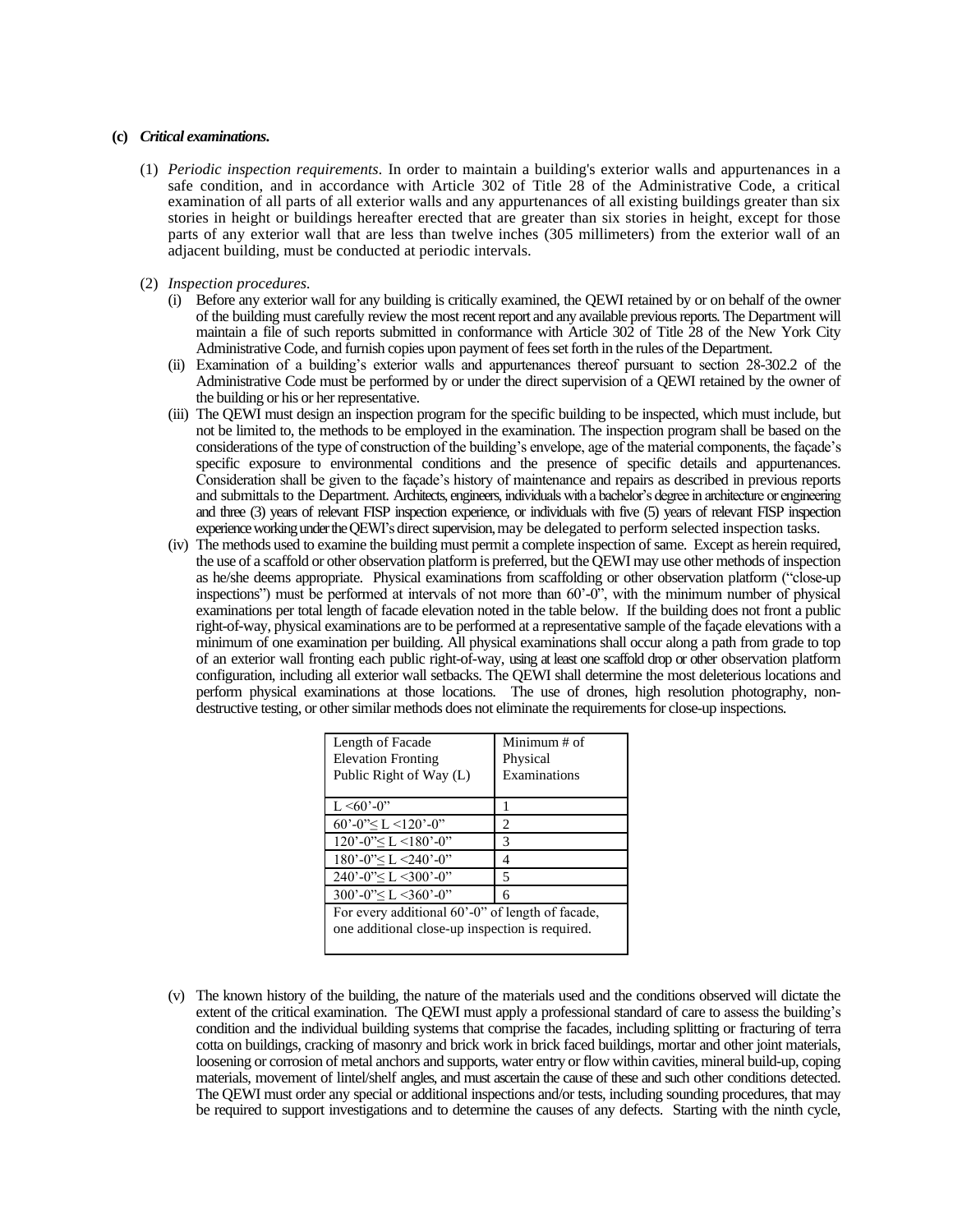probes must be performed on all cavity wall construction, and, at a minimum, during every subsequent oddnumbered cycle. The QEWI shall determine the location of the probes, which shall be in areas not previously renovated. At a minimum, a single probe must be completed along each required close-up inspection interval. The QEWI must ensure that the number and size of the probes are sufficient to report the presence, condition, and spacing of wall ties. The removal of portions of the façade in order to facilitate the performance of tests may require a permit from theLandmarks Preservation Commission.

# Exceptions:

The requirement for probes may be waived in the following cases:

- 1. When a repair campaign addressing cavity wall ties has been completed within ten (10) years of the filing deadline and the owner or QEWI provides proof of such repair including, but not limited to, photographs, special inspection reports, and construction documents, which must be submitted and found acceptable by the Department.
- 2. When the first Temporary Certificate of Occupancy or Certificate of Occupancy for a new building was issued within ten (10) years of the filing deadline and the owner or QEWI provides evidence of tie installation including, but not limited to, photographs, special inspection reports, and construction documents, which must be submitted and found acceptable by the Department.
- 3. Where a QEWI proposes an alternate method of determining tie condition and spacing, which must be submitted and found acceptable by the Department.
- (vi) Photographs must be taken and/or sketches made during the course of the Critical Examination to properly document the location of all conditions observed that are either unsafe or SWARMP.
- (vii) Upon discovery of any unsafe condition, the QEWI must immediately notify the Department and the owner of the building. The QEWI must identify the location of any unsafe condition, advise the owner on the appropriate protective measures to be taken, and include the recommended type and location of public protection in the notification to the Department.
- (viii)Completion of a critical examination meansthat the QEWI has conducted a final physical inspection to determine that the building conditions as described in the report are consistent with the actual conditions. Such final inspection must, at a minimum, include an actual visual examination and a walk around with binoculars or other inspectorial equipment. A drive-by inspection is not acceptable.
- (3) *Report requirements.*
	- (i) The QEWI must file with the Department a written report describing the result of the critical examination, clearly documenting all conditions noted during the inspection and stating that the inspection was performed and completed in accordance with the Administrative Code and this rule. A separate acceptable report must be prepared and filed for each building with a control number, as provided by the Department, even if it shares a Block and Lot number with other structures. The QEWI must also submit a copy of the report to the owner of the building.
	- (ii) Technical information in the report must adhere to and follow the sequence and the labeling of the report requirements as listed in subparagraph (iii) of this paragraph, and must be provided on such forms and in such format as the Department requires. Additional information may be provided. If a requirement is not applicable, this must be indicated on the report.
	- (iii) The report must include an executive overview that consists of a summary of findings and recommendations, a concise statement of the scope of the inspection and findings, the conclusions and recommendations and a determination as to whether the building is categorized as "safe," "SWARMP," or "unsafe." The report must also include, but not be limited to:
		- (A) The address, any a.k.a. addresses, Block and Lot number, the Building Identification Number ("BIN"), the landmark status of the building, and the location from the nearest cross street;
		- (B) The name, mailing address and telephone number of the owner of the building, or, if the owner is not an individual, the name, mailing address, telephone number, position/title of a principal of the owner;
		- (C) A description of the building, including the number of stories, height, plan dimensions, Certificate of Occupancy number if available, usage, and age and type of exterior wall construction, specifying all materials present in the exterior wall;
		- (D) A detailed description of any distress, settlements, repairs, or revisions to exterior enclosures since the previous report, including, but not limited to, settlement, splitting or fracturing, displacement, bulging, cracking of any exterior wall elements, loosening of metal anchors and supports, water entry, movement of lintel or shelf angles, or other defects or changes;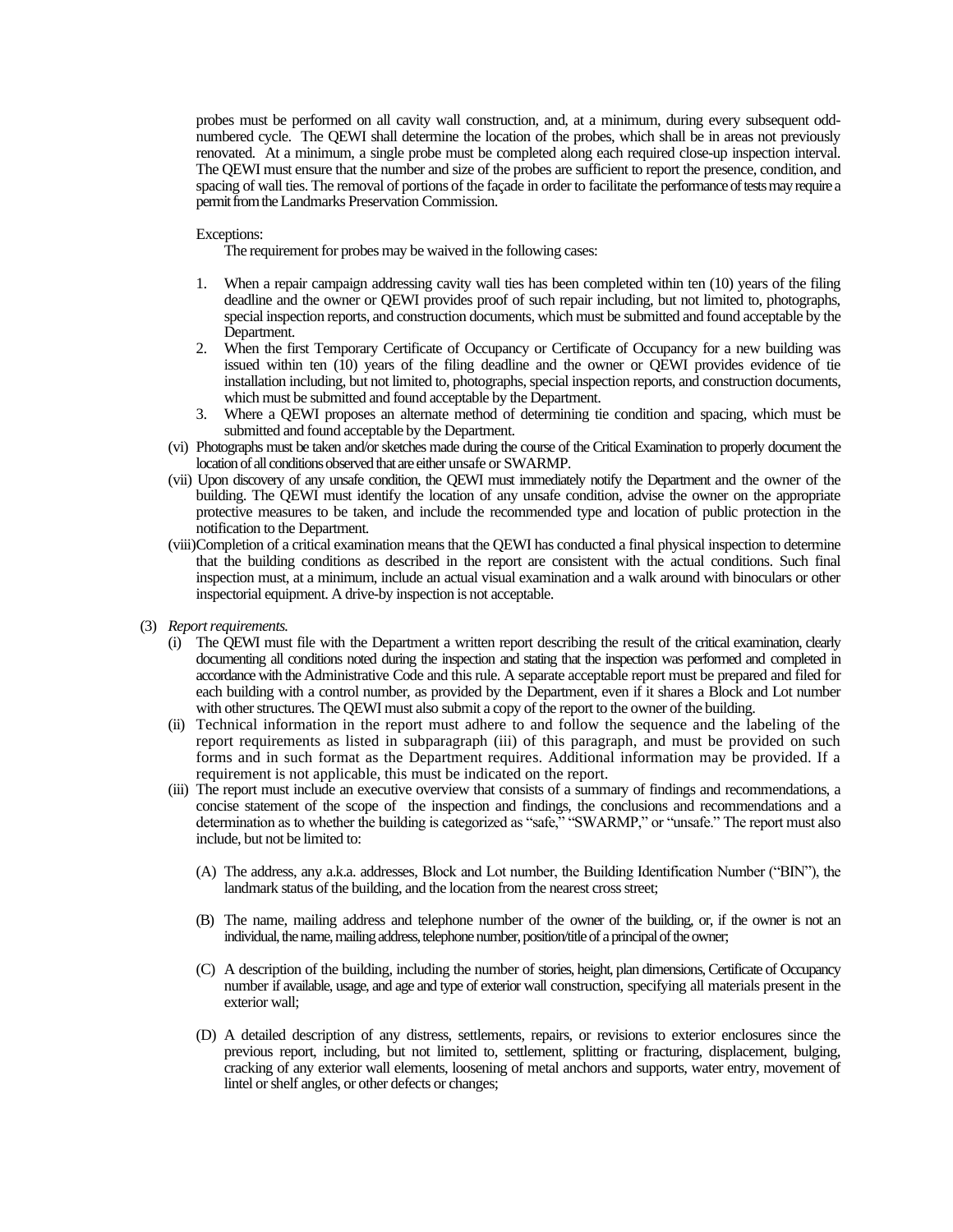- (E) A detailed description of the procedures used in making the critical examination;
- (F) The following information:
	- 1. The extent and location of all physical examinations performed, including odd-numbered cycle cavity wall probes:
	- 2. The names, addresses, telephone numbers, and license or registration numbers for riggers, contractors, and consultants involved in the critical examination;
	- 3. A location diagram of a discernable scale and with a north arrow, indicating the main entrance, dimensions of the length of each façade elevation, including all setbacks and returns, and nearest cross street and locations and dates of close-up inspections;
	- 4. Dates of the start and completion of the critical examination; and
	- 5. Dated photo documentation of the QEWI and/or his or her employees performing physical ("close-up") inspections.
- (G) A description, classification, and mapping of each significant condition observed including deterioration and any movement detected and the apparent water-tightness of the exterior surfaces. The description must also include a list of all the exterior appurtenances and their condition. Each condition must be classified as safe, unsafe or SWARMP. If the building is classified as unsafe or SWARMP, the report must include the locations and descriptions of all unsafe or SWARMP conditions. If unsafe conditions are noted, the report must recommend the type and location of public protection. Photographs must be labeled and the report must include key plans, key elevations and locator drawings documenting these conditions. Guards and railings, including, but not limited to, balconies, must be inspected to ensure that their components (balusters, intermediate railings and panel fillers) are positively secured against movement (e.g. by welds, bolts or screws). If any guard or railing, balcony enclosure, or greenhouse structure is found not to be positively secured, the condition is classified as unsafe and must be made safe pursuant to the requirements of paragraph (5) of subdivision (c) of this section.
- (H) An analysis of the causes of the conditions reported as unsafe or SWARMP.
- (I) A detailed status report of maintenance work performed up to the date of submission of the report and the maintenance plan implemented for building facades;
- (J) A comparison of currently observed conditions with conditions observed during the previous report filing cycle examinations, including the status of the repairs or maintenance performed with respect to the prior conditions. The following must be included and discussed:
	- 1. Work permit numbers relating to façade repairs, including permits for sheds;
	- 2. Job numbers, status and sign-off dates for any façade related jobs, where applicable; and<br>3. Violation numbers of any open Environmental Control Board ("ECB") facade violation
	- 3. Violation numbers of any open Environmental Control Board ("ECB") façade violations and the status of the repairs of the conditions cited in the ECB violations;
- (K) Recommendations for repairs or maintenance of SWARMP and unsafe conditions, including:
	- 1. If a building is categorized as SWARMP:
		- A. The recommended time frame for such repairs or maintenance to be performed, which must indicate the date by which the work must be performed (MM/DD/YYYY) to prevent the conditions from becoming unsafe and not the date on which work is planned or scheduled;
		- B. Time frames of less than one (1) year, "ASAP," or "immediately," shall not be accepted.
	- 2. If a building is categorized as unsafe:
		- A. The QEWI must provide a recommended time frame for repairs to be performed to bring the building to SWARMP or safe status, and must indicate the date by which the work will be completed (MM/DD/YYYY);
		- B. Time frames of more than five (5) years will not be accepted.
- (L) A list and description of the work permits required to accomplish the necessary work. If no work permits will be required, the reason must be indicated;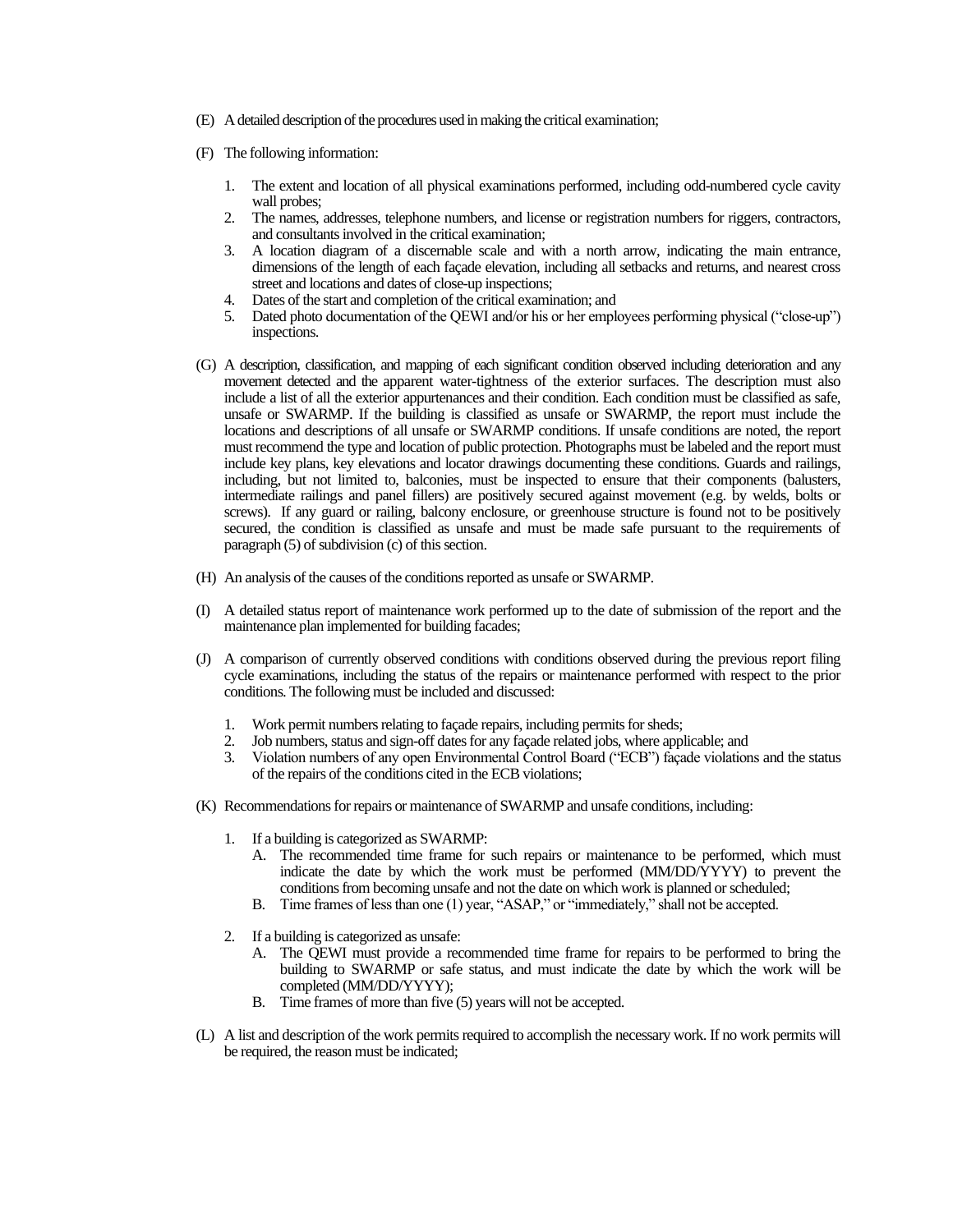- (M) All photographs must be color, clearly legible, dated, and high resolution. Digital photos must be a minimum of  $800 \times 600$  pixels. Photographs must be arranged into PDF uploads of no larger than 11" x 17". The following photos must be submitted:
	- 1. Elevation photos. Color photographs of the primary house number and at least one view of the entire street front elevation for all reports regardless of the building's filing condition.
	- 2. Detailed condition photos. Color photographs of specific conditions must be clearly labeled and indicate the status designation. Detailed conditions must be located on the mapping of the building's facade required by item G of this subparagraph (iii).
		- A. All SWARMP and unsafe must be catalogued.
		- B. If building status is safe, submit a minimum of three typical conditions.
	- 3. Cavity wall probe photos. Color photographs of the following items:
		- A. each probe opening showing the location and size of the probes;
		- B. the interior of the probe showing the cross section of the wall;
		- C. the measurement of the spacing of the wall ties;
		- D. a close-up of the wall tie type and installation;
		- E. any other condition that indicates the soundness of the wall ties and cavity wall;
		- F. condition of relieving angle, including flashing and connection; and
		- G. condition of substrate.
- (N) The classification of the building for the current report filing cycle, as determined by the following guidelines:
	- 1. If there are no unsafe conditions and no conditions that are SWARMP, then the building shall be classified as safe;
	- 2. If there is at least one unsafe condition, then the building shall be classified as unsafe.
	- 3. If there is at least one condition that is SWARMP and there are no unsafe conditions, then the building shall be classified as SWARMP. A report may not be filed describing the same condition at the same location as SWARMP for two consecutive report filing cycles. The QEWI must certify that all of the conditions identified in the previous report as requiring repair have been corrected or the building shall be classified as unsafe;
- (O) The seal and signature of the QEWI under whose direct supervision the critical examination was performed.
- (4) *Report filing requirements*.
	- (i) The requirements of this rule apply to all buildings with exterior walls or parts thereof that are greater than six stories, regardless of the information in the Certificate of Occupancy. For buildings that contain six (6) stories above grade plane plus a cellar, where more than half the height of that cellar as measured at any individual exterior wall is above the adjacent ground level, including but not limited to areaways, yards, and ramps, all walls of such building shall be subject to façade inspection. Conditions requiring façade inspections may also include other structures that add to the height of the building as per section BC 504. The Commissioner shall determine which additional buildings and/or parts thereof are required to file in accordance with this rule.
	- (ii) Buildings required to file a report must do so at least once during each five-year report filing cycle established by the Department.
	- (iii) An acceptable report must be filed within the applicable two-year filing window to avoid a late filing penalty.
	- (iv) The report must be submitted to the Department along with a filing fee as specified in the rules of the Department.
	- (v) Staggered inspection cycle. For every five-year report filing cycle an acceptable report is due in accordance with the following filing windows:
		- (A) For buildings located within a block ending with the number four (4), five (5), six (6), or nine (9), an acceptable report must be filed within the two-year filing window starting February 21 of years ending in zero  $(0)$  and five  $(5)$  and ending February 21 of years ending in two  $(2)$  and seven  $(7)$ .
		- (B) For buildings located within a block ending with the number zero (0), seven (7), or eight (8), an acceptable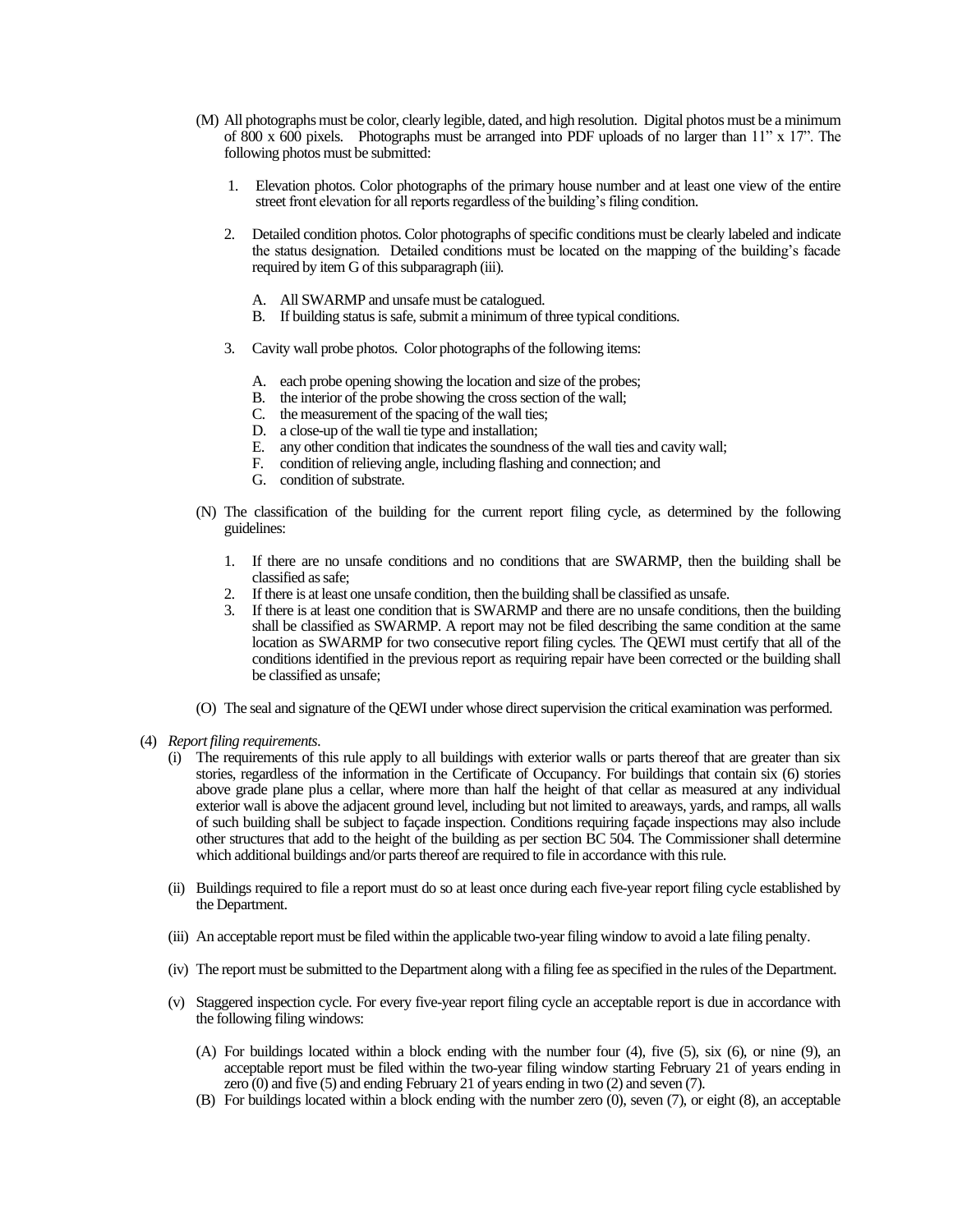report must be filed within the two- year filing window starting February 21 of years ending in one (1) and six (6) and ending February 21 of years ending in three (3) and eight (8).

(C) For buildings located within a block ending with the number one (1), two (2), or three (3), an acceptable report must be filed within the two-year filing window starting February 21 of years ending in two (2) and seven (7) and ending February 21 of years ending in four (4) and nine (9).

Exception: Starting in Cycle 10, owners whose buildings have their most recent status as "No Report Filed" may file a report prior to the start of their designated filing window provided that all applicable civil penalties set out in subdivision (d) of this section are paid at the time of filing.

- (vi) Initial reports for new buildings greater than six stories in height must be filed as follows:
	- (A) The report must be filed five years from the date the first Temporary Certificate of Occupancy or Certificate of Occupancy was issued, if that five year date falls within the applicable filing window according to the last digit of the building's block number as provided in subparagraph  $(v)$  of this paragraph; or
	- (B) If five years from the date the first Temporary Certificate of Occupancy or Certificate of Occupancy was issued falls outside the applicable filing window according to the last digit of the building's block number as provided in subparagraph (v) of this paragraph, then the initial report must be filed within the applicable twoyear filing window for the next five-year cycle.
- (vii) If contiguous zoning lots under single ownership or management contain multiple buildings that are considered one complex where at least two buildings of more than six stories in height fall into different filing windows as described above in items (A), (B) and (C) of subparagraph (v) of this paragraph, the owner or management must choose one of the following report filing options:
	- (A) An acceptable report for each building to which this rule applies may be filed separately according to the filing window corresponding to the last digit of that individual building's block number; or
	- (B) The owner or his or her representative may choose one of the applicable filing windows and file a report for all of the buildings within that filing window, regardless of that building's individual filing window. The owner or his or her representative must inform the Department 180 days prior to the end of the assigned filing window if this option is chosen. If an owner or representative chooses this option, the owner or representative must continue to file under this same filing window for the duration of the owner's ownership of the property.
- (viii) A report must be filed within sixty (60) days of the date on which the QEWI completed the critical examination (final inspection date), as defined in subparagraph (viii) of paragraph (2) of subdivision (c) of this section. Failure to file a report within sixty (60) days of the completed critical examination requires a new critical examination.
- (ix) A report may not be filed more than one (1) year after completion of the close-up inspection.
- (x) If the report is not acceptable and is rejected by the Department, a revised report must be filed within forty-five (45) days of the date of the Department's rejection, after which the original file date will no longer be valid. If the report is not acceptable after two (2) rejections, a new initial filing fee asspecified in the rules of the Department is required. Failure to submit a revised report addressing the Department's objections within one (1) year of the initial filing requires a new critical examination, including a new close-up inspection.
- (xi) A subsequent report indicating revised conditions may be filed within a five-year report filing cycle to change a building's filing status or the recommended time frame for repairs of SWARMP or unsafe conditions for that cycle.
- (5) *Unsafe conditions.*
	- (i) Upon filing a report of an unsafe condition with the Department, the owner of the building, his or her agent, or the person in charge of the building must immediately commence such repairs or reinforcements and any other appropriate measures such as erecting sidewalk sheds, fences, and safety netting as may be required to secure the safety of the public and to make the building's walls and appurtenances conform to the provisions of the Administrative Code.
	- (ii) All unsafe conditions must be corrected within ninety (90) days from the submission of the critical examination report.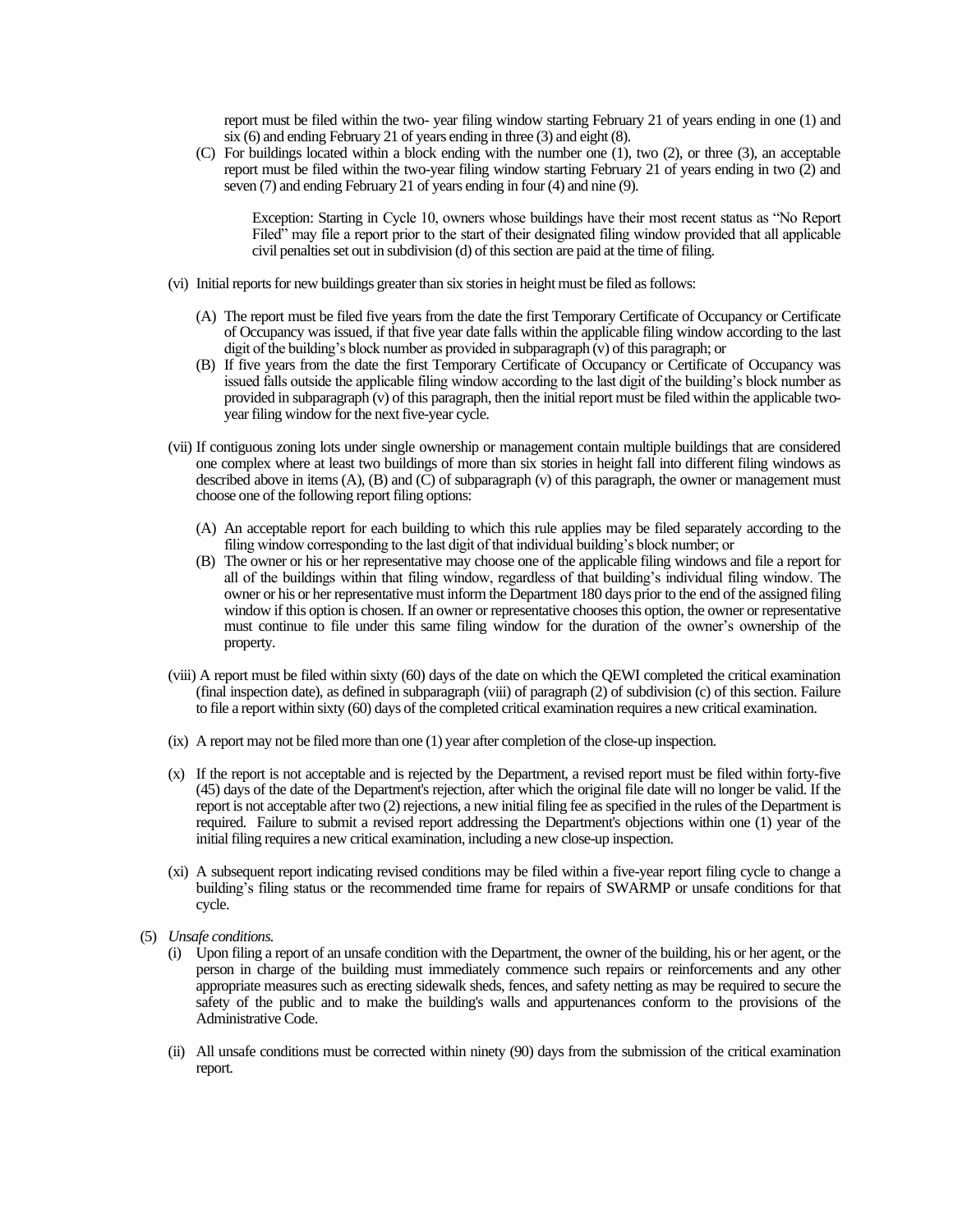- (iii) If, due to the scope of the repairs, the unsafe conditions cannot be corrected within the required 90 days, the QEWI must recommend a timeframe for repairs as noted in item (K) of subparagraph (iii) of paragraph (3) of subdivision (c). The owner of the building is responsible for ensuring that the conditions described in the critical examination report as unsafe are corrected and all actions recommended by the QEWI are completed within this timeframe. The owner must notify the Department of any deviation from the timeframe to make corrections as specified in QEWI's report. The subsequent report must include supporting documents from the QEWI justifying the request for a new time frame.
- (iv) Within two weeks after repairs to correct the unsafe condition have been completed, the QEWI must inspect the premises. The QEWI must promptly file with the Department a detailed amended report stating the revised report status of the building, along with a filing fee as specified in the rules of the Department and the owner must obtain permit sign-offs as appropriate. If the report is not acceptable and is rejected by the Department, a revised report must be filed within forty-five (45) days of the date of the Department's rejection. If the report is not acceptable after two (2) rejections, a new amended filing fee as specified in the rules of the Department is required. Sheds or other protective measures must remain in place until an amended report is accepted; however, the QEWI may request permission for the removal of the shed upon submission of a signed and sealed statement certifying that an inspection was conducted, the conditions were corrected and the shed is no longer required. Permission to remove the shed may be granted in the Commissioner's sole discretion.
- (v) The Commissioner may grant an extension of up to ninety (90) days to complete the repairs required to remove an unsafe condition upon receipt and review of an initial extension application submitted by the QEWI, together with:
	- (A) Notice that the premises have been secured for public safety by means of a shed, fence, or other appropriate measures as may be required;
	- (B) A copy of the contract indicating scope of work to remedy unsafe conditions;
	- (C) The QEWI's estimate of length of time required for repairs;
	- (D) A statement of all applicable permit requirements;
	- (E) A notarized affidavit by the owner of the building that work will be completed within the time of the QEWI's stated estimate; and
	- (F) A fee as specified in the rules of the Department.

Note: Financial considerations shall not be accepted as a reason for granting an extension.

- (vi) A further extension will be considered only upon receipt and review of a further extension application, together with notice of:
	- (A) An unforeseen delay (e.g., weather, labor strike) affecting the substantially completed work; or
	- (B) Unforeseen circumstances (e.g., fire, building collapse); or
	- (C) The nature of the hazard that requires more than ninety (90) days to remedy (e.g., new wall to be built): or
	- (D) Progress photos showing current façade repairs.

Note: Financial considerations shall not be accepted as a reason for granting an extension.

- (6) *Conditions that are safe with a repair and maintenance program (SWARMP).* 
	- (i) The owner of the building is responsible for ensuring that the conditions described in the critical examination report as SWARMP are corrected and all actions recommended by the QEWI are completed within the time frame recommended by the QEWI, and are not left to deteriorate into unsafe conditions. It is the owner's responsibility to notify the Department of any deviation from the timeframe to make corrections as specified in QEWI's report. The subsequent report must include supporting documents from the QEWI justifying the request for a new time frame.
	- (ii) A report may not be filed describing the same condition and pertaining to the same location on the building as SWARMP for two consecutive report filing cycles.
	- (iii) The QEWI must certify the correction of each condition reported as requiring repair in the previous report filing cycle, report conditions that were reported as SWARMP in the previous report filing cycle as unsafe if not corrected at the time of the current inspection, or report corrections that were made in the previous cycle as unsafe if they need further or repeated repair at the time of the current cycle.

## **(d)** *Civil Penalties.*

(1) *Failure to file.* An owner who fails to file the required acceptable inspection report shall be liable for a civil penalty of five thousand dollars (\$5,000) per year immediately after the end of the applicable filing window.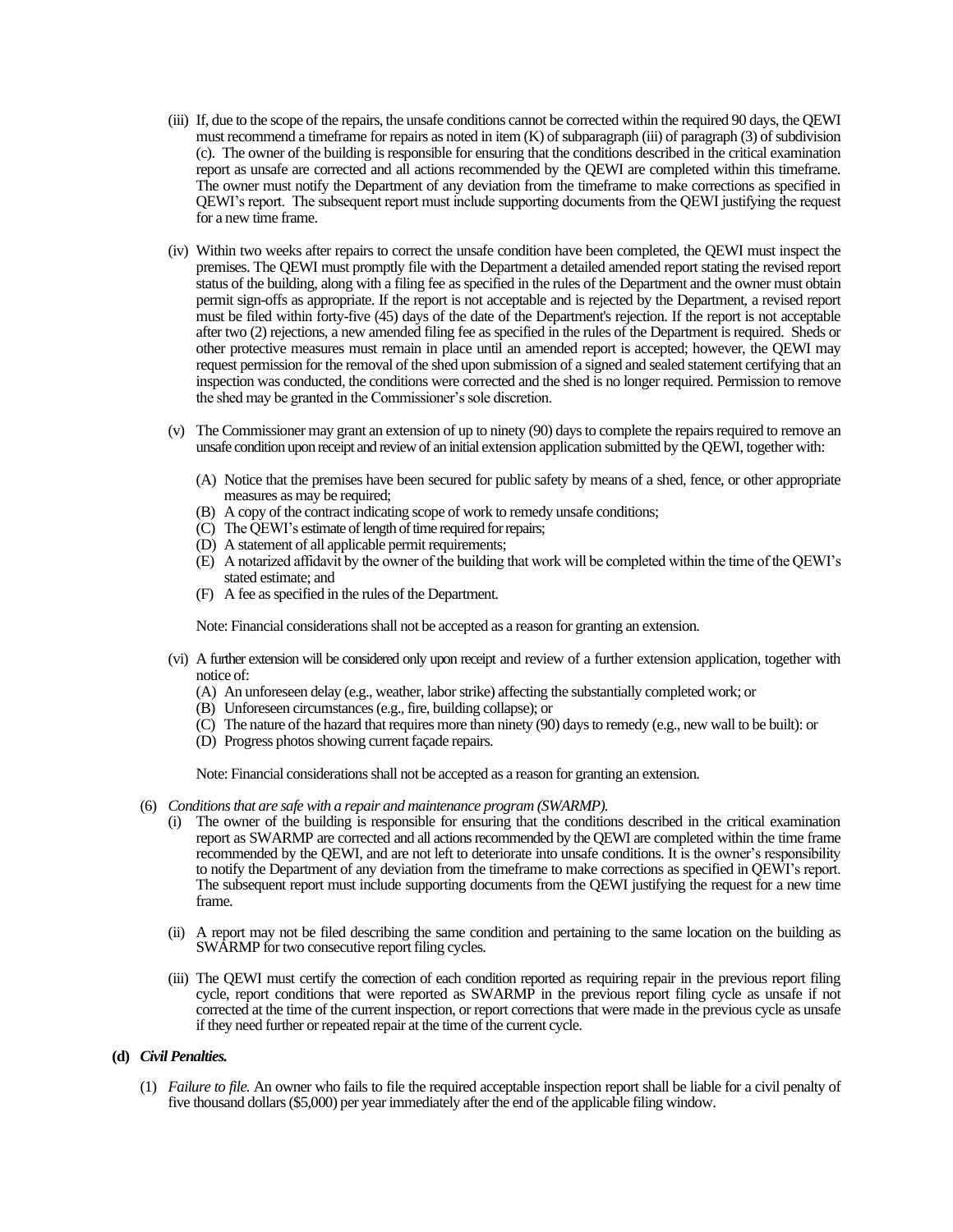- (2) *Late filing.* In addition to the penalty for failure to file, an owner who submits a late filing shall be liable for a civil penalty of one thousand dollars (\$1,000.00) per month, commencing on the day following the filing deadline of the assigned filing window period and ending on the filing date of an acceptable initial report.
- (3) In addition to the penalties provided in this section, an owner who fails to correct an unsafe condition shall be liable for a civil penalty as detailed in the table below, until the unsafe condition is corrected. Unless the Commissioner grants an extension of time to complete repairs pursuant to this section, the penalties will be incurred as detailed in the table below. This penalty shall be imposed until receipt of an acceptable amended report by the Department indicating the unsafe conditions were corrected, the sidewalk shed has been removed and the associated permits are signed off with the Department, including shed permits, or an extension of time is granted by the Commissioner.

|        | Base penalty   | Plus                                     |
|--------|----------------|------------------------------------------|
| Year 1 | $$1000/m$ onth | <b>NA</b>                                |
| Year 2 | $$1000/m$ onth | \$10/linear foot (l.f.) of<br>shed/month |
| Year 3 | \$1000/month   | $$20/1.f.$ shed/month                    |
| Year 4 | $$1000/m$ onth | \$30/1.f. shed/month                     |
| Year 5 | $$1000/m$ onth | \$40/1.f. shed/month                     |

- (4) *Failure to correct SWARMP conditions.* An owner who fails to correct a SWARMP condition reported as requiring repair in the previous report filing cycle and subsequently files the condition as unsafe shall be liable for a civil penalty of two thousand dollars (\$2,000).
- (5) *Challenge of civil penalty.* 
	- (i) An owner may challenge the imposition of any civil penalty authorized to be imposed pursuant to this subdivision by providing proof of compliance. Examples of such proof must include, but are not limited to, a copy of an acceptable initial report, a copy of the acceptable amended report, copies of approved extension of time requests while work was/is in progress or written proof from a QEWI that the unsafe conditions observed at the building were corrected and the violation was dismissed.
	- (ii) Challenges must be made in writing within thirty (30) days from the date of service of the violation by the Department and send to the office/unit of the Department that issued the violation. The decision to dismiss or uphold the penalty shall be at the sole discretion of the Department.
- **(e)** *Full or partial penalty waivers; eligibility and evidentiary requirements.* Owners may request a full or partial waiver of penalties assessed for violation of Article 302 of Title 28 of the Administrative Code, the New York City Building Code and/or rules enforced by the Department. Requests must be made in writing and must meet eligibility and evidentiary requirements as follows:
	- (1) *Owner status.*
		- (i) A new owner requesting a waiver due to change in ownership must submit proof of a recorded deed evidencing transfer of ownership to the current owner after penalties were incurred, as well as any other documentation requested by the Department, and only in one of the following circumstances:
			- (A) A new owner of a property previously owned by a government entity requesting a waiver due to change in ownership must submit official documentation from the government entity affirming that the premises was entirely owned by the government entity during the period for which a waiver is requested.
			- (B) A new owner who receives a notice of violation for failure to comply with the requirements of this section or Article 302 of Title 28 of the Administrative Code that was issued to the property after the transfer of ownership must submit a recorded deed showing the date that the property was acquired or transferred. The waiver period shall be from the date of the deed to the date of the violation issuance.
		- (ii) An owner may be granted a waiver of penalties upon submission of a copy of an order signed by a bankruptcy court judge.